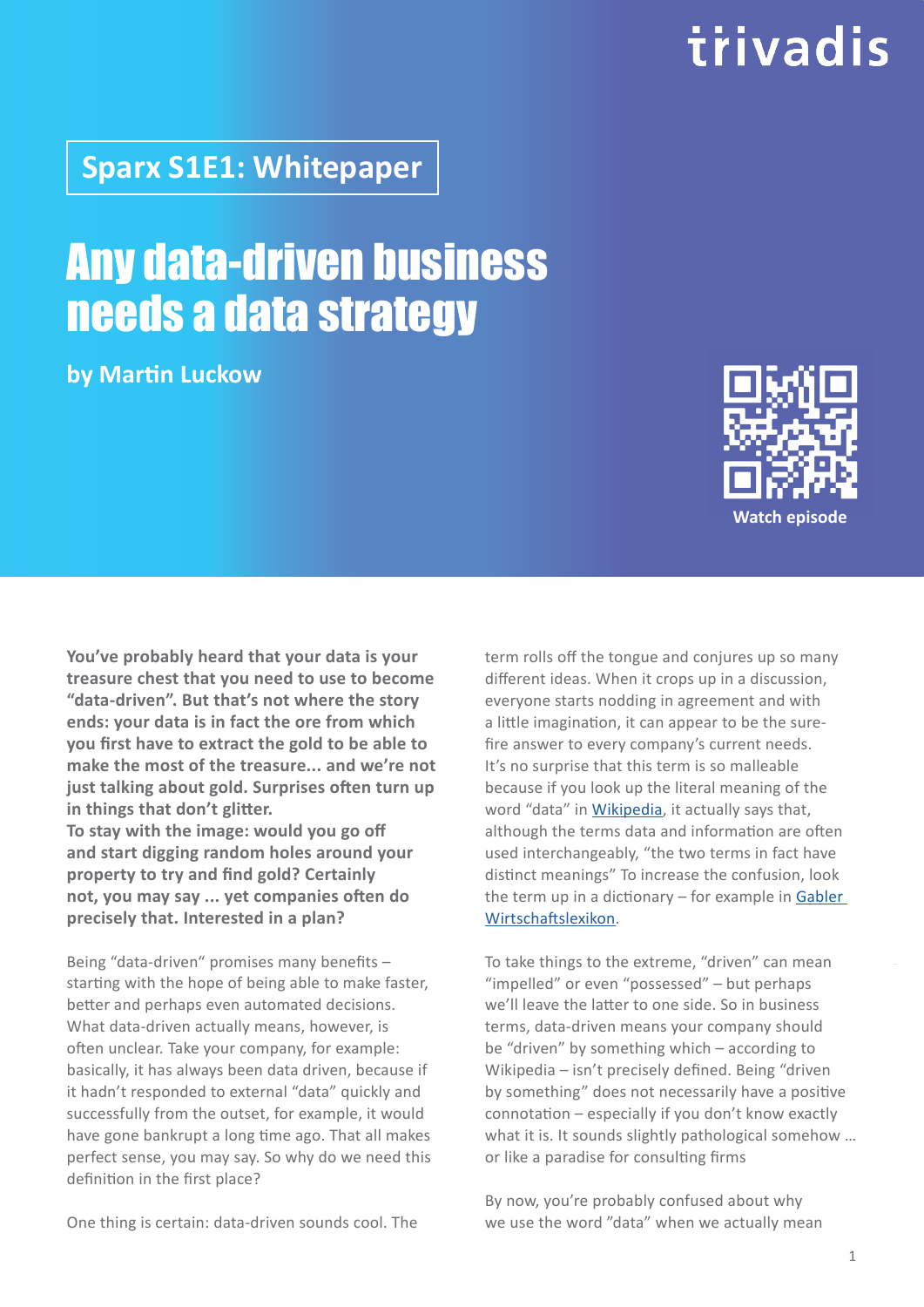"information". And you're right – data are simply **mode that count in the Cloud**<br>units of information, whether in scientific research, and dataware house so business management, finance or governance. But data from social no<br>in order to ensure this article can be found better from partners – all of th "information". And you're right – data are simply business management, finance or governance. But by search engines, let's stick to "data-driven" for the purpose of this discussion. More precisely: "datadriven business". And how you can profit from this confusing concept – after all, the term is actually very far-reaching. Here we can explain this in more detail.

#### **Data-driven Business**

Bis heute werden Daten oft eher als Nebenprodukt To date, data has often been perceived and treated as a by-product of a business activity or process. The collection of customer data in a CRM is a classic case. During the sales process, data is captured – sometimes even piled up during campaigns – only to be used rarely afterwards if there are no followup measures (e.g. customer service, special reports or audits, etc.) to ensure its use. You'll be familiar with the collateral damage: outdated, incorrect information … just a few such examples are required to permanently destroy trust in the entire CRM.

But here we're talking about more than just a tidy CRM. Finding a definition isn't easy, however, because as already suggested, the literature offers many ways of how to achieve a data-driven business but not what it actually is. Start by going to [Gartner](https://www.gartner.com/smarterwithgartner/build-a-data-driven-organization) and follow the links provided. You'll learn a lot there but then, for the fun of it, try looking at [Forrester,]((https://www.forrester.com/report/Forrester+Infographic+The+InsightsDriven+Business+Responsibility+Matrix/-/E-RES156978) where you'll notice they successfully avoid the term, using "insight driven" instead. You don't need to consult the aforementioned economic dictionary. You won't find anything there. In short: you won't find a concrete definition that suits you. However, you'll find a lot about what makes data-driven business so special and what it might mean for you. Let's stay with the example of CRM. Two key aspects of data-driven business can be identified here:

#### 1. Data management

In order for the information contained in CRM data to remain valuable, it has to be managed. For this reason, data has to be subjected to a life cycle. A trivial matter? Check out your CRM!

#### 2. Successful data handling

This means the ability to handle a wide range of data and derive concrete added value from it. Whether customer data, measurement data, IoT real-time data, analysis data, monitoring

and log data from IT systems, data from existing dataware house solutions or even external data from social networks, Internet or business partners – all of this is available today and can be used.

The second point is crucial. If misunderstood, it can lead to chaos. Companies talk about the universally popular 360-degree view of all areas of their business, for example. But with all the talk of data and possibilities, the most important things tend to get forgotten: the concrete added value to customers and the company. To maximise this added value, you need to:

#### 1. Avoid information loss

This means that tailoring data can result in the loss of valuable content. The problem: you don't know today what data will be valuable tomorrow. For this reason, the apparent "waste" is removed, e.g. by forcing information into classic databases. Keep this type of data in its raw format.

#### 2. Avoid data silos

Imagine you're a sales person selling your product. And things haven't been going well for some time. But all you can see is the numbers. Of course, you conduct an extensive root cause analysis using the resources available to you in the sales department. But if you had access to the sales figures of your production department, they could show that the decline in sales started shortly after an apparently minor change in the product, which might indicate a quality problem.

Essentially, point 1 is a technical issue. Don't throw anything away – it could pay off later.

Point 2, however, confronts organisations with a challenge: technical and organisational boundaries have to become more permeable so that everyone can potentially benefit. However, if processes and culture reflect the obsolete belief that data is only a by-product, there is a fundamental problem: companies intuitively search for "data personnel" to "do something" with their data – one reason why the market for data scientists, data engineers and AI specialists has been drained. What's surprising is that this search for data specialists seems to be done without a specific plan in mind. Most companies' first and only thought is how to recruit these data experts … but they don't flesh out a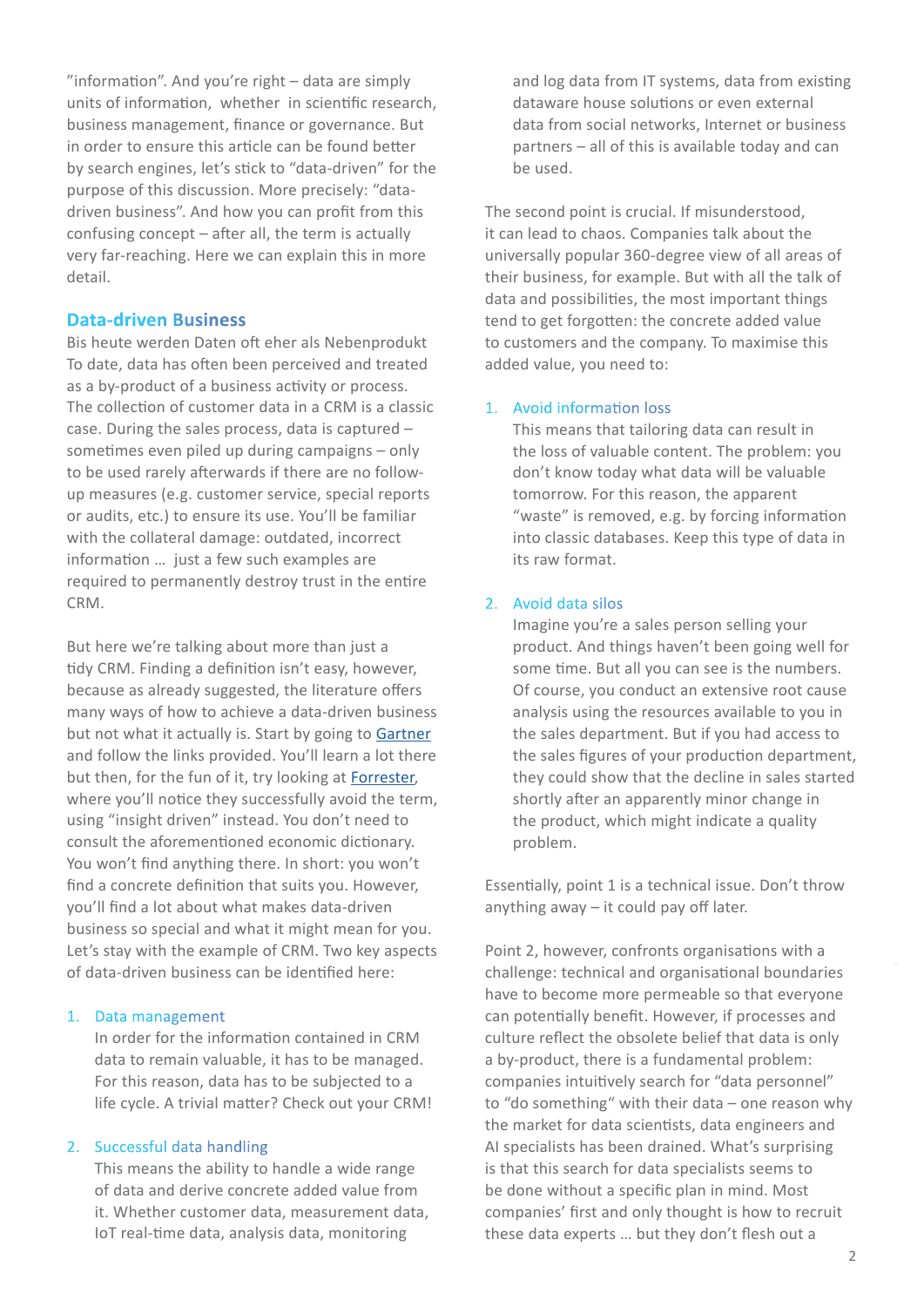strategy of how to get the resources these experts need to do their job.

The often visible effects of this ad hoc approach: untapped potential combined with highly qualified and highly paid data scientists who have to manage issues for which they have not been trained and hired.

Your task now is to apply all of this to your own company and use it to create a core model for your data-driven company … if all this reminds you of strategy work, then your memory serves you correctly.

#### **Data strategies**

Why should you take a strategic development approach to a data-driven business? The idea is to ensure that all data is available in a way that makes it easy and efficient to use, share, move and update. A data strategy ensures that data is primarily seen as an asset and not as a by-product of any application. By establishing relevant processes, common methods and practices for managing, editing and sharing across the organisation you can ensure that goals and targets are aligned for the effective and efficient use of data. As a result, data strategies are closer to the business and its processes than to technology. The technical response to the goals formulated in it is initially provided by the IT strategy.

Without a data strategy, there is no solid foundation for upgrading data in the company. As long as data is seen as a by-product, challenges cannot be solved strategically, but only tactically by hiring data specialists. Instead of having the clear goal of transforming data into knowledge, they are given access to a database, receive requests to execute queries and create a report … any basic analysis tool combined with an experienced member of the department could perform the same task.

As long as data scientists spend most of their day extracting, adjusting and modelling data without knowing how to solve an actual business problem or create a new business opportunity that could generate revenue or profit, this is simply too expensive and far removed from the concept of data-driven.

#### **Ways to a data strategy**

What should you do? Now we come to the specifics. The first step is the most important: At the highest

level, there has to be recognition that data is valuable and will become even more valuable in the future. This is where persuasion is involved: talk to people who are at the end of the (data) food chain and are often satisfied with the reports they have presented to them, perhaps apart from the actual content. So your first task is to arouse interest: data deserves the attention of management. After that, it's a good idea to look at your company's value chain. The primary activities this time are the "unimportant" ones. From a data perspective, secondary activities are precisely the instances that both require and deliver data. Often these secondary activities are identical to departmental or area boundaries – a great way to start determining actual data needs, data output, results presentation and associated protocols as well as identifying bottlenecks. This procedure forces the issue to be dealt with throughout the organisation. This allows you to avoid data-driven projects based on interdepartmental, isolated facts and silos.

Once you have the general overview, the actual strategy work can begin. This does not differ from the process of developing other strategies, but the following points should be considered and relevant content developed. At a strategic level, this content will formulate how to adapt "data-driven" to your needs:

#### 1. Classification and interaction with other strategies

a) Presentation of the scope of the data strategy b) Areas of validity, delimitation and noncompetence

c) Presentation of the interaction between the organisation's individual strategies,

i. interaction with the Group strategy ii. interaction with divisional strategies iii. interaction with the digital strategy iv. interaction with the IT strategy

v. interaction with the BI strategy vi. the same with reference to IoT, AI, etc.

d) Definition of time horizon and relaunch

#### 2. Alignment with business strategy

a) Interpretation of business strategy from a data perspective

b) Alignment with the business strategy as follows:

- i. define von 1-5 asdf strategic high-level use cases to be achieved through the data strategy e.g.
- 1. improve decision-making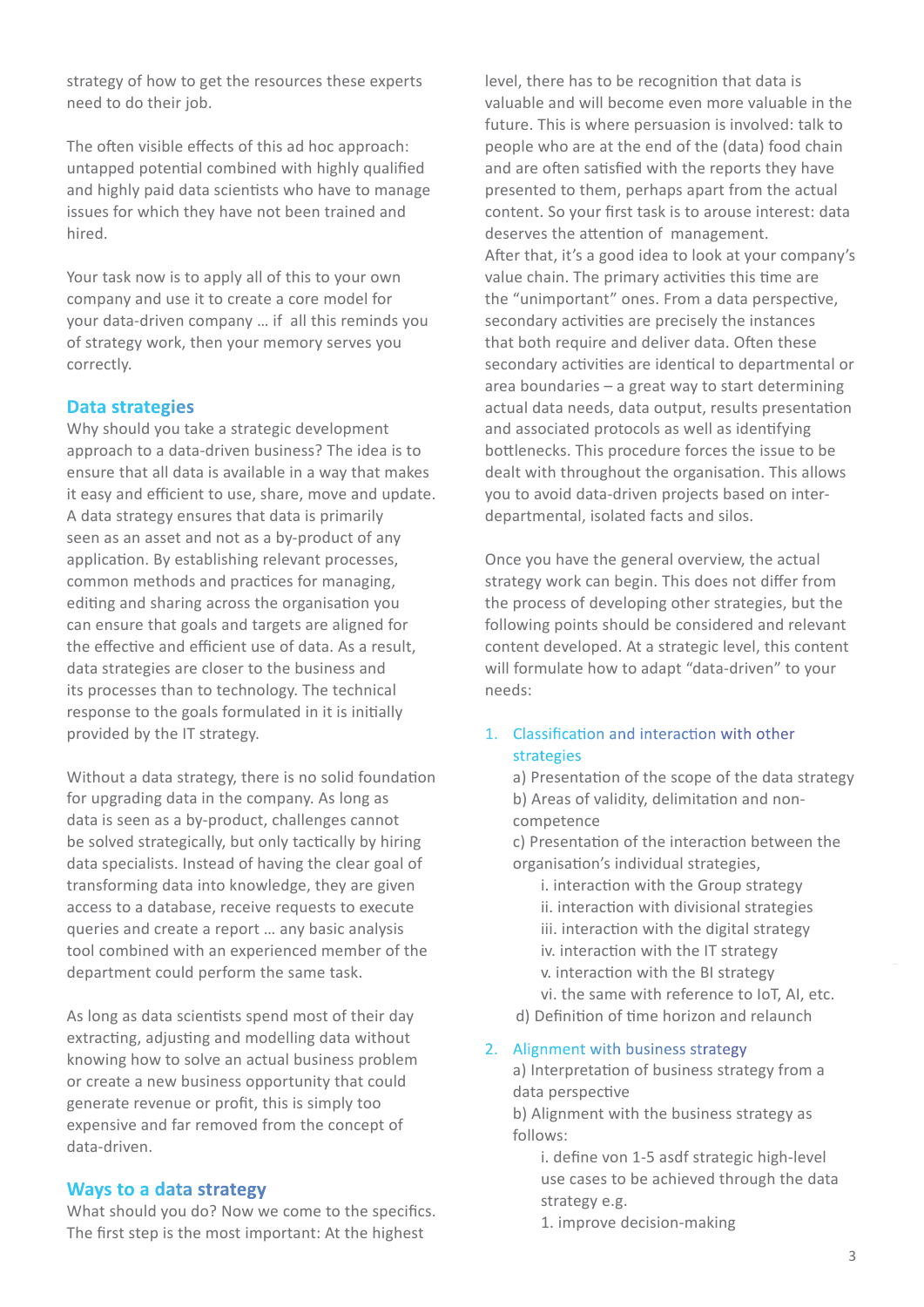- 2. improve processes
- 3. data monetization
- 4. enable new business models

c) define 1-3 further use cases as quick wins d) identify decisions to be taken to implement use cases

#### 3. Requirements and specifications for the data basis

a) determine what data is needed to solve the use cases

- b) Rough qualification, e.g.
	- i. semantics
	- ii. availability
	- iii. volatility
	- iv. heterogeneity
	- v. internal/external
	- vi. new/existing
	- vii. structured/unstructured

#### 4. Specifications for data provision

a) Assessment of the current state at strategic level, presentation of future state

b) Specify the approach for data acquisition and collection

c) Determine where the data should come from

d) Roughly specify the measures required to

make the required data available, e.g.

- i. availability of sources
- ii. define interfaces
- iii. coordination measures with various parts of the company
- 
- iv. clarify legal aspects

#### 5. Specifications and objectives of data analysis

a) Assessment of the current state at strategic level, presentation of future state

b) Determine how data can be converted into knowledge.

c) At a high level, identify the

- i. tools,
- ii. algorithms,
- iii. processes and
- iv. approaches

that are required to generate actionable insights that flow into business decisions.

#### 6. Necessary prerequisites for data analysis capabilities

- a) Evaluation of the current state: inventory
	- i. internal data and
	- ii. existing skills
	- iii. existing analytical methods and capacities

b) Describe future state based on the use cases c) Identify qualification gaps and other vulnerabilities and authorise high-level measures, e.g.

- i. elaboration of detailed measures,
- ii. training requirements,
- iii. promote talents,
- iv. insourcing,
- v. outsourcing,
- vi. partnering

#### 7. Visualisation and reporting requirements

a) Based on the strategic use cases:

b) Define visualisation and reporting

- requirements
- c) Consider the scope of access to data
- summaries and reports
- d) Identify the frequencies, access and tools required to use the useful information.

Now we come to an unpopular but nevertheless important topic. It can give rise to your best visions and ideas ad absurdum:

#### 8. Specifications on data security & governance

a) Consideration of legal requirements, theft protection and prevention of malicious attacks; b) Establish data security strategies (i.e. customer information, encryption, firewalls, data segmentation, access)

c) Limitation of data quality, ethics, data protection, ownership, access and security requirements

d) Define framework conditions for compliance, data maintenance, access, etc.

e) Identify high-level enforcement actions for compliance, data maintenance, access, etc.

After that, it will only seem easier – because you then have to align it with the IT strategy.

#### 9. Specifications for technology and data infrastructure

a) Target image of a data-centric digital platform b) Rough specifications for a technology and data infrastructure for the implementation of use cases.

c) High level requirements that require data integrations, data storage, organisational capacity and security firewalls.

#### 10. Alignment and operationalisation

a) Disaggregation of the strategy via target systems into the various sections of the